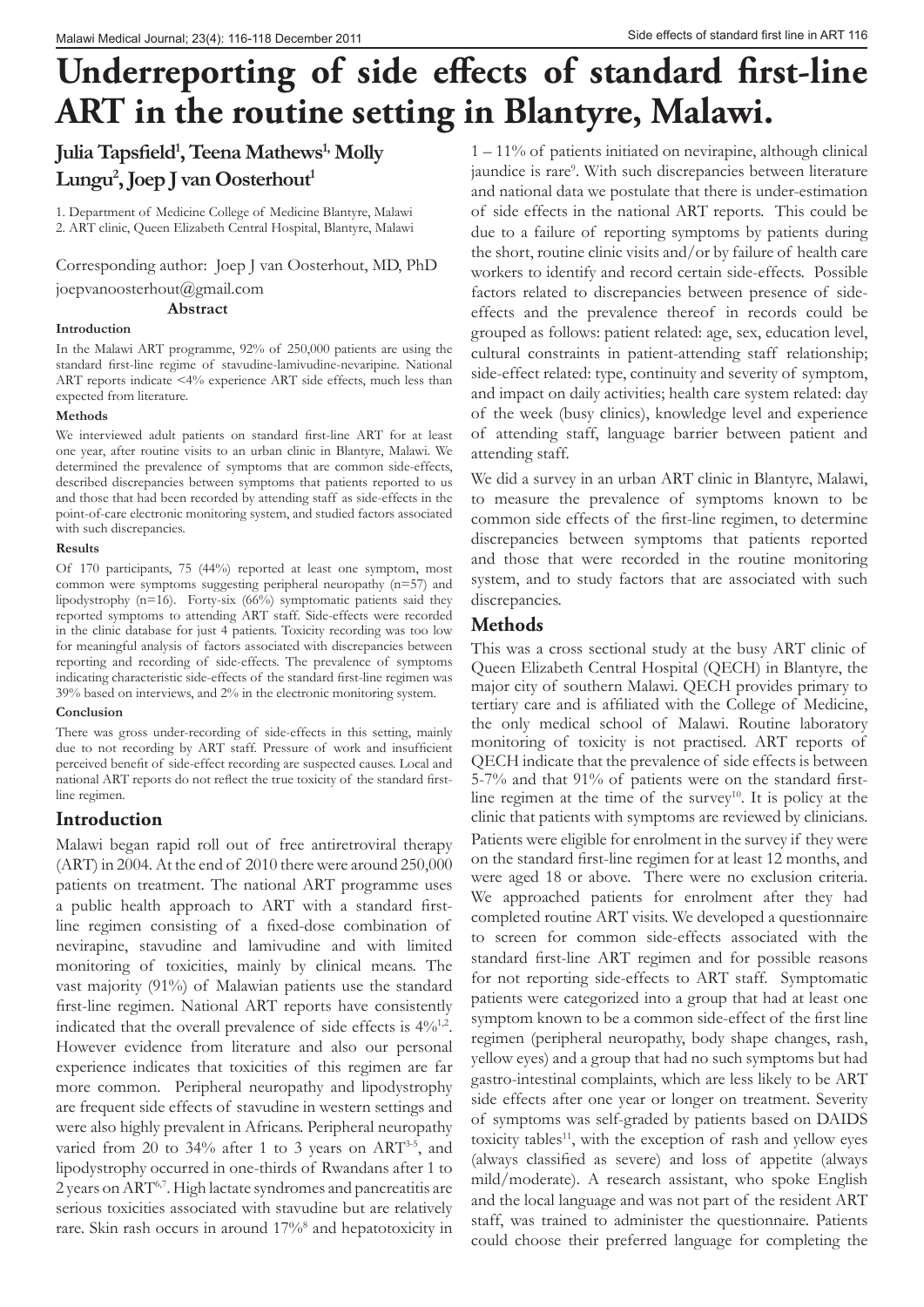questionnaire. We determined whether there was a language barrier during the ART visit by asking the patient if they spoke English and if they found that the attending ART staff spoke the local language. We did not formally assess language skills.

After the questionnaire was completed, one of the authors extracted data of the ART visit concerning side-effects from the electronic monitoring system. This electronic monitoring system has been described in detail<sup>12</sup> and is used by ART staff (clinicians and nurses) to record symptoms, toxicities and other relevant ART information at the point-of-care. The data were analysed using SPSS version 12.0 software. We used the χ-squared test, Fisher's Exact test, t-tests and the Mann-Whitney U-test to compare continuous and categorical data where appropriate. Since the survey obtained information that is part of routine ART practice and data were collected in an anonymized fashion, we did not obtain informed consent from patients. Publication of the data was approved by the Research and Ethics Committee of the College of Medicine, Blantyre, Malawi.

## **Results**

The survey was carried out in May – June 2010. All 170 patients whom we approached agreed to participate, 62% were female and the mean age was 38.6 years. In the interviews 75 (44%) patients mentioned a total of 117 symptoms. Pain and numbness of the legs (n=57) was the most common symptom, followed by unwanted changes in body shape (n=16), poor appetite and abdominal pain (both n=10). Rash (n=7) and yellow eyes (n=2) were less frequent. Symptoms more specifically regarded as side-effects of the first-line regimen (peripheral neuropathy, body shape changes, rash and/or yellow eyes) were present in 89% of symptomatic patients. Twenty-five patients had at least one severe symptom. Age, gender, education level, duration of ART and WHO clinical stage at the start of ART were not associated with being symptomatic. Not surprisingly since this is a policy at the clinic, symptomatic patients were more frequently attended to by clinicians compared to those without complaints. As a result, there was a borderline significantly higher prevalence of a language barrier with the attending ART staff in symptomatic patients, since among clinicians (but not among nurses) were expatriates who did not speak the local language (table 1). Of symptomatic patients 46 (66%) said they had reported their complaints to the attending ART staff. Among symptomatic patients, age, gender, education level, duration of ART and WHO clinical stage at the start of ART were not associated with reporting symptoms to attending ART staff. As expected, patients who had reported their symptoms were more frequently attended to by clinicians instead of nurses, compared to those who had not reported symptoms (table 2). Patients with at least one severe symptom reported these with borderline significantly higher frequency than those who only had mild or moderate complaints.

In the electronic monitoring system, ART staff had only recorded 5 (4%) side effects, from 4 (5%) symptomatic patients, of whom 2 had both lipodystrophy and peripheral neuropathy. None of the symptoms yellow eyes<sup>2</sup> and rash<sup>7</sup> was recorded. In the population of this survey, the prevalence of symptoms that indicate characteristic side effects of the standard first line regimen was 39% based on our interviews, while it was 2% in the electronic monitoring system.

#### **Discussion**

We found that symptoms regarded as side-effects of the standard first-line regimen were very common in adult Malawian ART patients. It is likely that we underestimated the prevalence of side-effects since we did not take the use of effective symptomatic treatments (for instance for peripheral neuropathy) into consideration. Only a small fraction of these symptoms were recorded as side-effects in the monitoring system and therefore most side-effects are not captured in local- and subsequently in national ART reports. A large number of patients (34%) do not mention their symptoms to attending ART staff and very few symptomatic patients (5%) are recorded as having toxicity by ART staff.

No factors that we considered were associated with being symptomatic and only severity of symptoms showed a borderline association with reporting to ART staff among symptomatic patients. Too few side effects were recorded for a meaningful analysis of factors associated with discrepancy between reporting and recording.

It is uncertain why patients do not report symptoms to ART staff. They may be given limited opportunity to present symptoms by ART staff or may find long clinic waiting times obstructive to discuss problems. ART staff may have too little time or see too little benefit in recording side-effects, for instance they may only record side-effects if they are actually planning to change treatment due to toxicity. It is less likely that symptoms were noted by ART staff but disregarded as toxicity, since 89% of symptomatic patients had characteristic symptoms that are well known by the experienced local ART staff as side-effects of stavudinelamivudine-nevirapine.

A limitation of this survey is that we did not interview ART staff to confirm whether patients had actually mentioned symptoms to them, nor did we evaluate why symptoms were not recorded as side-effects if reported by patients. However, we felt it was crucial to avoid disclosing the nature of the survey to the ART staff. Further, this is a single centre survey and results may not be extrapolated to other settings. Given that ART reports from QECH indicate higher prevalence of side effects than national ART reports, it may be the case that under-recording is even higher in other clinics; alternatively the partly tertiary ART population in QECH may just have more toxicities.

## **Conclusions**

There was gross under-recording of side effects in the routine setting of a busy urban ART clinic. We suspect that pressure of work and insufficient perceived benefit of side effect recording are main causes. Local and national ART reports may not reflect the true toxicity of the standard firstline regimen.

## **Acknowledgements**

We thank the patients and staff of the ART clinic of QECH. JJvO was supported by an anonymous donor through the Centre for Operational Research, International Union against Tuberculosis and Lung Disease, Paris, France.

#### **References**

1. Department of HIV and AIDS Ministry of Health. Quarterly Report of the Antiretroviral Treatment Programme in Malawi with Results up to 31st December 2006. Department of HIV and AIDS MoH, ed. Lilongwe, Malawi Ministry of Health, 2006.

2. Department of HIV and AIDS Ministry of Health. Quarterly Report